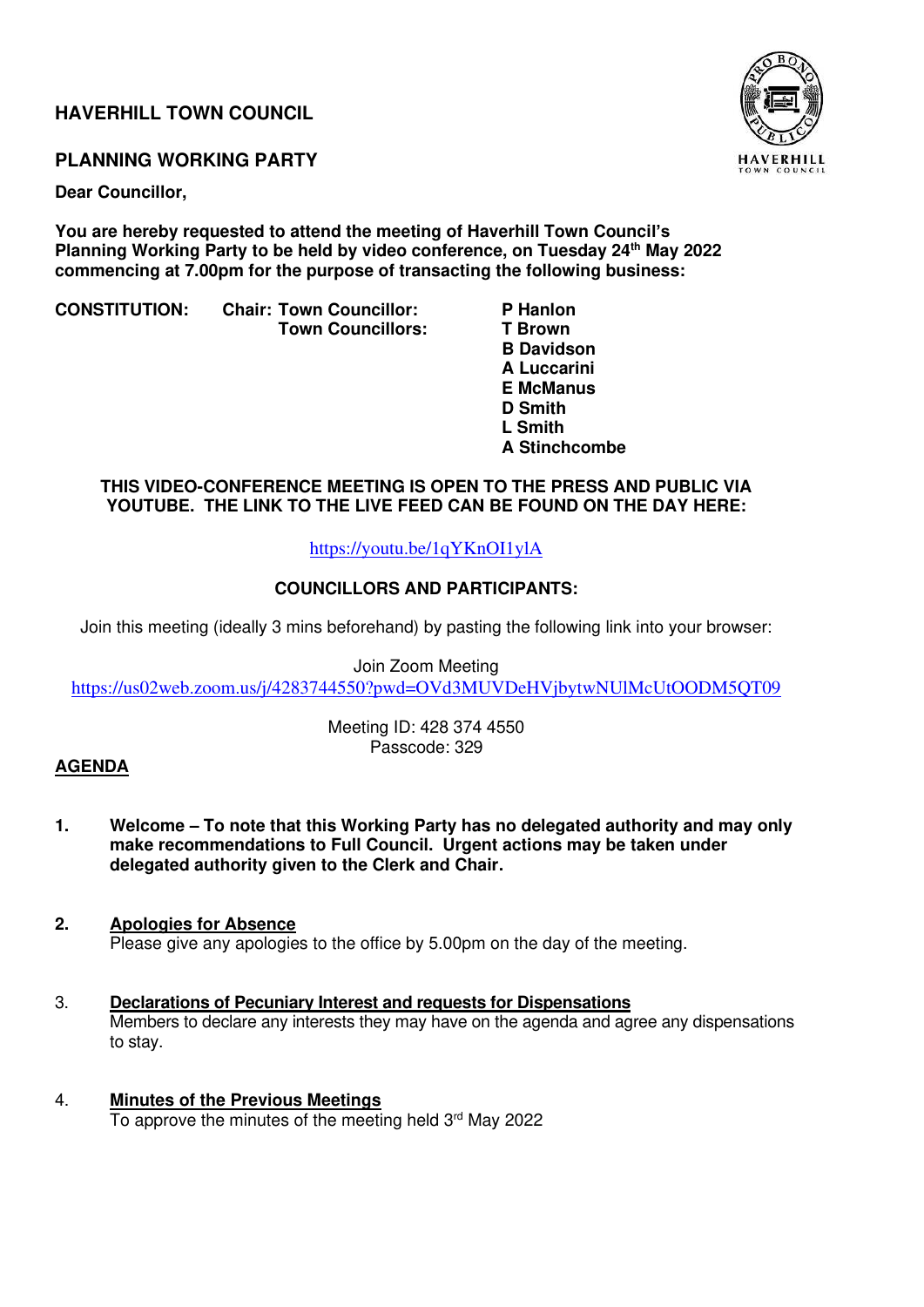### **5. Matters Arising from the Minutes**

 $\overline{10}$  note action taken or outstanding from items in the minutes  $3<sup>rd</sup>$  May 2022.

#### **6. For Members of the Public to speak on Planning Matters other than applications before the Working Party**

 If you wish to speak, please make yourself known to the Clerk before the meeting commences.

#### **7. To Consider Planning Applications to West Suffolk Council**

 The Chairman will invite members of the public who wish to address the Working Party in relation to a planning application to speak ahead of the Working Party considering each application in turn.

#### **List A** *–* **approved by Chairman and Clerk under delegated powers List B** *–* **attached with agenda**

#### **8. Matters to Report**

To enable members to exchange any urgent planning matters.

## **9. Date of next Meeting**

7 th June 2022

**10. Closure** 

othings.

**Vicky Phillips Assistant Town Clerk Contract Contract Contract Contract Contract Contract Contract Contract Contract Contract Contract Contract Contract Contract Contract Contract Contract Contract Contract Contract Contract Contract** 

**Copies of this and other Council agendas, and minutes, and supporting reports, are available to downlo***ad from the Council's website* **or on request from Haverhill Arts Centre**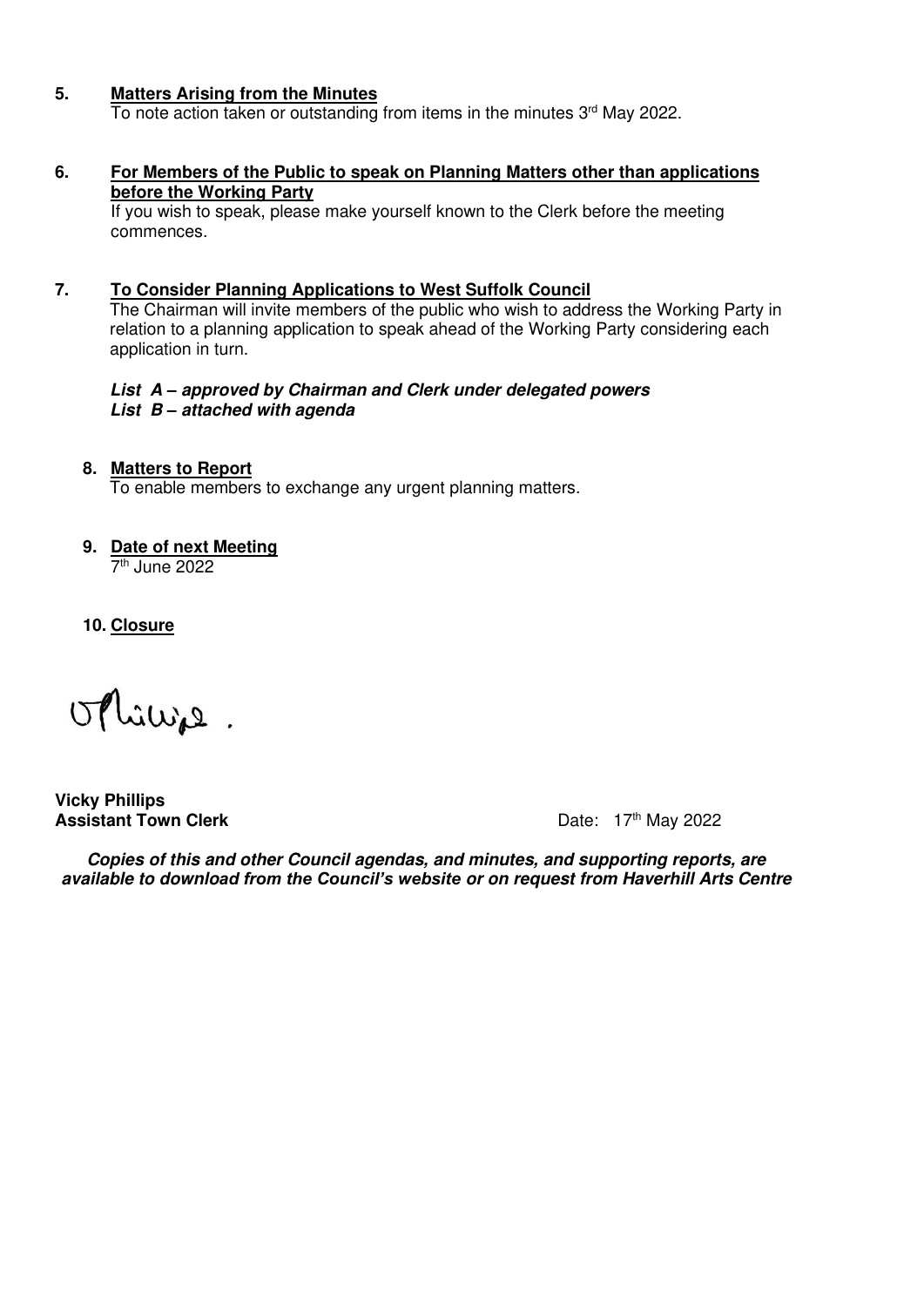## **List A – Approved by Chairman and Clerk under delegated powers**

|  | PLAN NO. | <b>PROPOSAL</b> | <b>LOCATION</b> | <b>TOWN COUNCIL DECISION</b> |
|--|----------|-----------------|-----------------|------------------------------|
|  |          |                 |                 |                              |

# **List B – To be considered at the Working Party Meeting**

|                                        |                | <b>PLAN NO.</b> | <b>PROPOSAL</b>                                                                                                                                                                                                                                                                                                                                                                                                                                                                                                                                                                                                                                                                                                                                                                                                                                                                                                                                                      | <b>LOCATION</b>                           | <b>TOWN COUNCIL DECISION</b> |
|----------------------------------------|----------------|-----------------|----------------------------------------------------------------------------------------------------------------------------------------------------------------------------------------------------------------------------------------------------------------------------------------------------------------------------------------------------------------------------------------------------------------------------------------------------------------------------------------------------------------------------------------------------------------------------------------------------------------------------------------------------------------------------------------------------------------------------------------------------------------------------------------------------------------------------------------------------------------------------------------------------------------------------------------------------------------------|-------------------------------------------|------------------------------|
| 27.04.22<br>Expires<br>18.05.22        |                | DC/22/0637/HH   | a. porch b. rooflight to front elevation c.<br>dormer to rear elevation d. detached garage<br>to rear (following demolition of existing<br>garage)<br>Mr & Mrs D Black                                                                                                                                                                                                                                                                                                                                                                                                                                                                                                                                                                                                                                                                                                                                                                                               | 9 Recreation Road                         |                              |
|                                        |                |                 |                                                                                                                                                                                                                                                                                                                                                                                                                                                                                                                                                                                                                                                                                                                                                                                                                                                                                                                                                                      |                                           |                              |
| 09.05.22<br><b>Expires</b><br>30.05.22 | $\overline{2}$ | DC/21/2248/FUL  | a. two storey entrance building, with<br>walkway canopy and roof mounted<br>photovoltaic panels to provide new sixth form<br>seminar rooms, meeting rooms, front office<br>and cafe; b. two single storey blocks with roof<br>mounted<br>photovoltaic panels to provide engineering<br>and art classrooms; c. one single storey<br>block with roof mounted photovoltaic panels<br>to provide dance classrooms/ facilities (for<br>use also by<br>the community); d. extensions to Drama and<br>Music block, to provide entrance lobby and to<br>extend stage and drama facility (for use also<br>by the community); e. external alterations to<br>Drama and Music block, including Air<br>Handling Unit and ductwork; f. circular<br>courtyard with canopied roof; g. associated<br>landscaping works, including enclosed sixth<br>form garden, SUDs drainage and pond, and<br>emergency and maintenance access route<br>Mr Andrew Hunter, Unity Schools Partnership | Samuel Ward<br>Academy, Chalkstone<br>Way |                              |